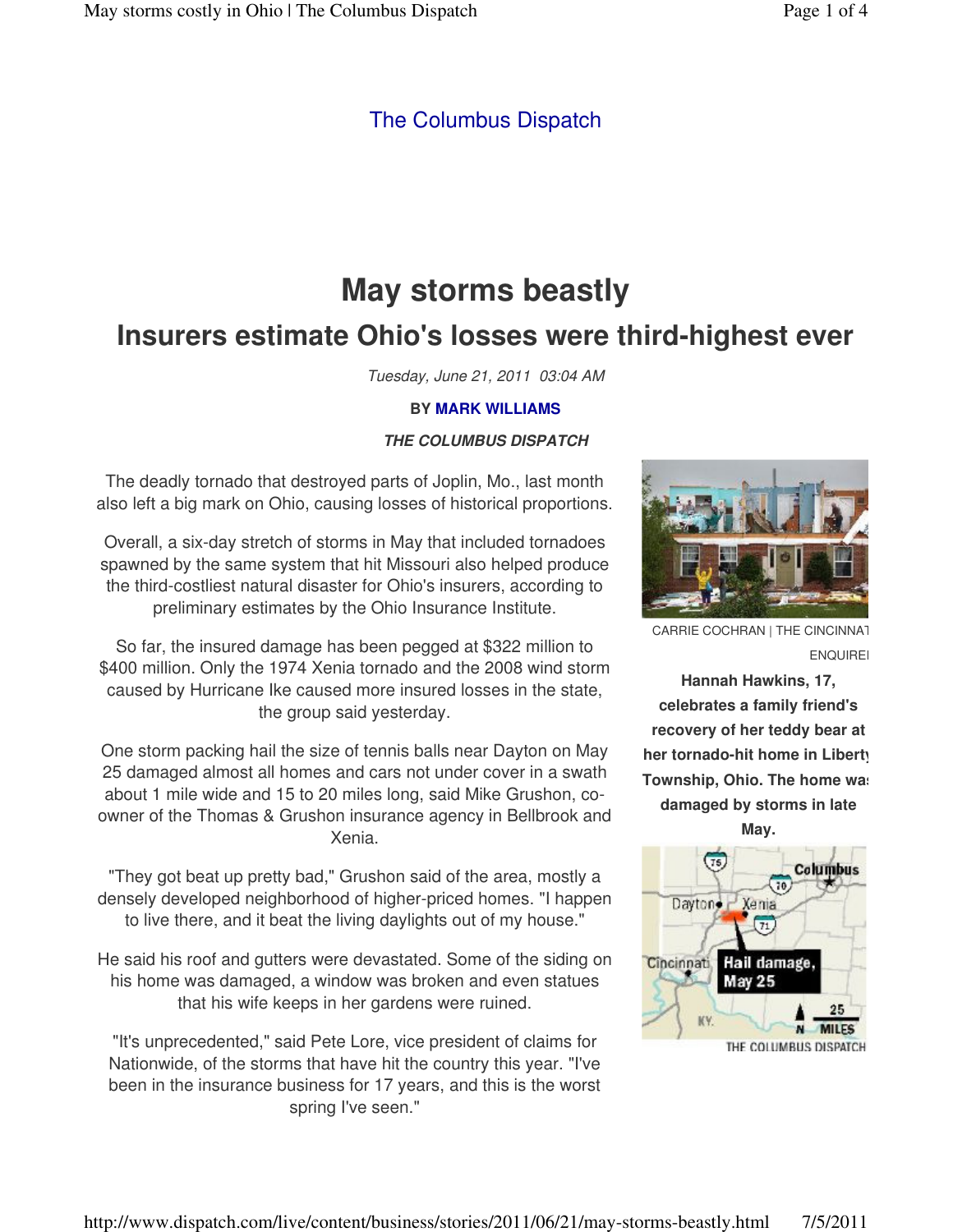The same system that struck Joplin on May 22 didn't cause extensive damage in central Ohio but did in parts of southwestern and northern Ohio. At least nine tornadoes and damaging winds hit the state May 23-26.

Nationally, insured losses from that six-day period in 19 states are expected to total \$4billion to \$7billion, according to risk-modeling agency AIR Worldwide. The agency expects the tornadoes in April and May to be the costliest in U.S. history.

### **Insurance claims**

About 68,000 claims from last month's storms in Ohio already have been filed, including an unusually high number of claims for vehicle damage caused by hail and wind damage from falling limbs and debris, according to the Insurance Institute.

About 40 percent of the claims involve vehicles; most of the rest are for wind and hail damage to roofs, gutters, siding, windows and outdoor property.

"In many cases, we're holding hands, taking photos, and showing up and giving reassurance," said Carla Charles of the Reichley Insurance Agency in Xenia.

Charles and other insurers have been putting in long hours and setting up special claims centers as they work to get homes fixed.

Grushon said he has been so busy helping customers that he doesn't even know how many claims he has handled during the past three weeks.

# **Business Stories**

- On Restaurants | Latin grill puts its food on wheels
- Battery plant still awaits loan
- Guide highlights local farm products
- Competing medica -helicopter companies set up in Lancaster area
- Small businesses set to recover; lenders aren't Strong gust •
	- blowing from Asia
- SEC lax in trackin $\mathfrak c$ compliance exemptions

Insurers and agents say they will work quickly after a disaster, getting in contact with policyholders immediately if they can't stay in their homes and beginning emergency repairs. Once that is done, plans for a longer-term fix can be put in place.

Claims adjusters can even write checks on the spot and help homeowners pick contractors to do repairs if they don't know who to hire, they said.

"We're experts at this," Lore said.

The insurers also know that a big part of what they are doing during a catastrophe is comforting policyholders at a stressful time.

"It is our job to be the listener, the comforter," Grushon said. "At the same time, to get the business done as fast and efficiently as possible."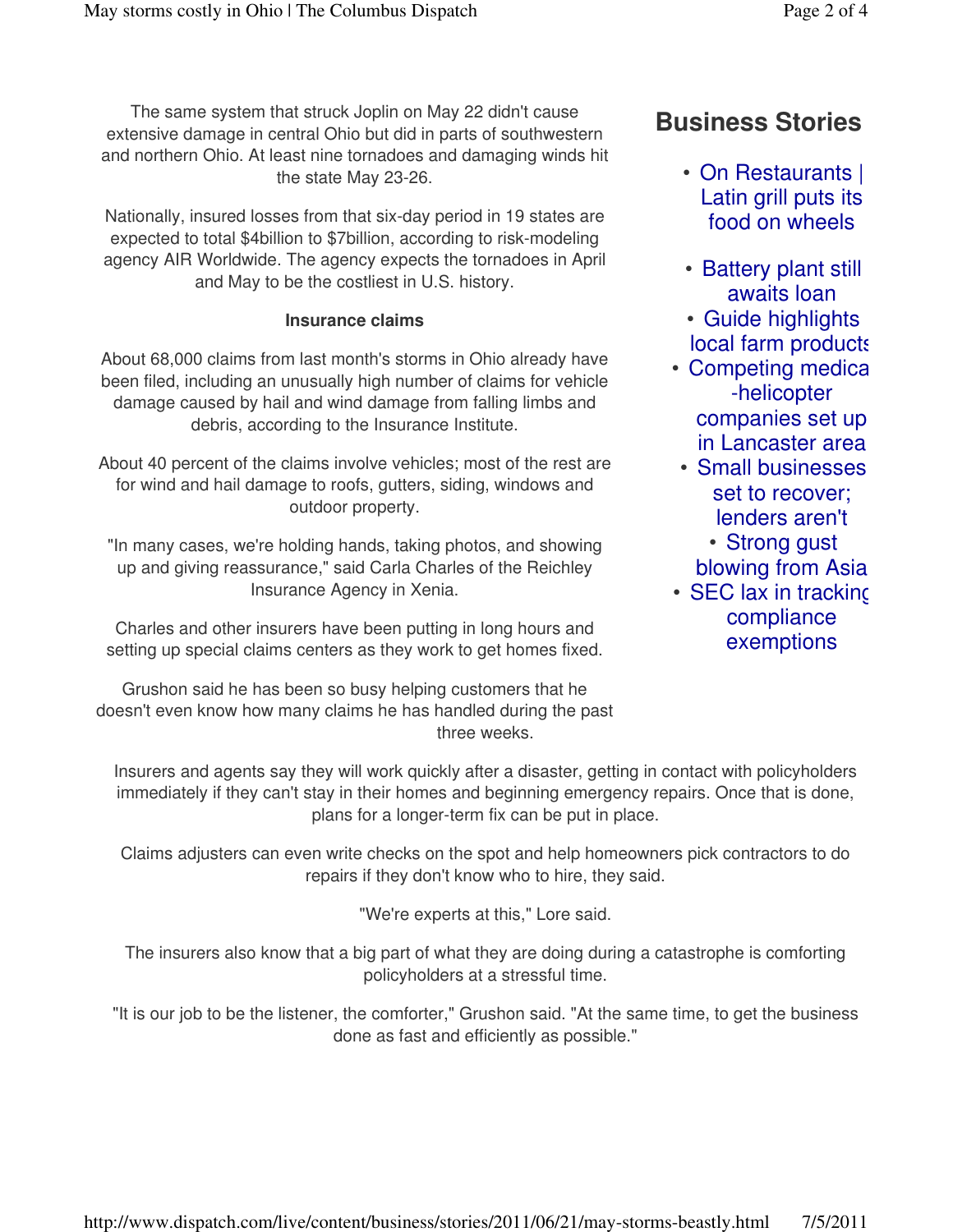### **Storm chasers**

With catastrophic storms come storm chasers - the companies that flood neighborhoods, often months after a storm, offering to repair homes.

Be wary, insurers say, especially if these companies offer to take care of homeowners' deductibles; fix their homes for substantially less than what other contractors or the insurance company says it will cost; check homes for damage without the homeowner present; or want homeowners to sign a contract right away for repairs.

"If they're legitimate, they will (wait) for us to come out and write an estimate," Lore said.

Insurers know down to the ZIP code where homes have been damaged after a storm.

In some cases, Lore said, Nationwide even has gone to homes to solicit claims from policyholders.

"That's what you're paying insurance for," he said.

#### **Insurance rates**

The seemingly endless list of disasters could mean homeowners will have to pay more for insurance.

The cost of insurance in Ohio rose almost 10 percent in 2009 because of significant storm losses in 2008.

Insurers cannot recoup losses through insurance rates, but they can set future rates based on forecasts of severe storms that seem to be increasing.

Columbus-based State Auto Financial said last week that its second-quarter earnings will include between \$45million and \$50million in pretax losses from catastrophic storms in May. That's on top of the \$75million to \$85million in losses from catastrophic storms in April.

The insurer's typical losses for the second quarter run about \$50million.

"Last month continued an unprecedented 2011 pattern of deadly and destructive storms from Joplin, Mo., to Springfield, Mass.," said Bob Restrepo, the company's chairman, president and CEO, in a statement. Even with the drop in construction because of the economy, the cost of materials to fix or build homes has gone up 12 percent during the past two years, said Mary Bonelli, spokeswoman for the Ohio Insurance Institute.

"With the increase and frequency of natural disasters over the past several years, the cost of coverage will go up," she said.

### **mawilliams@dispatch.com**

Recommend  $17$